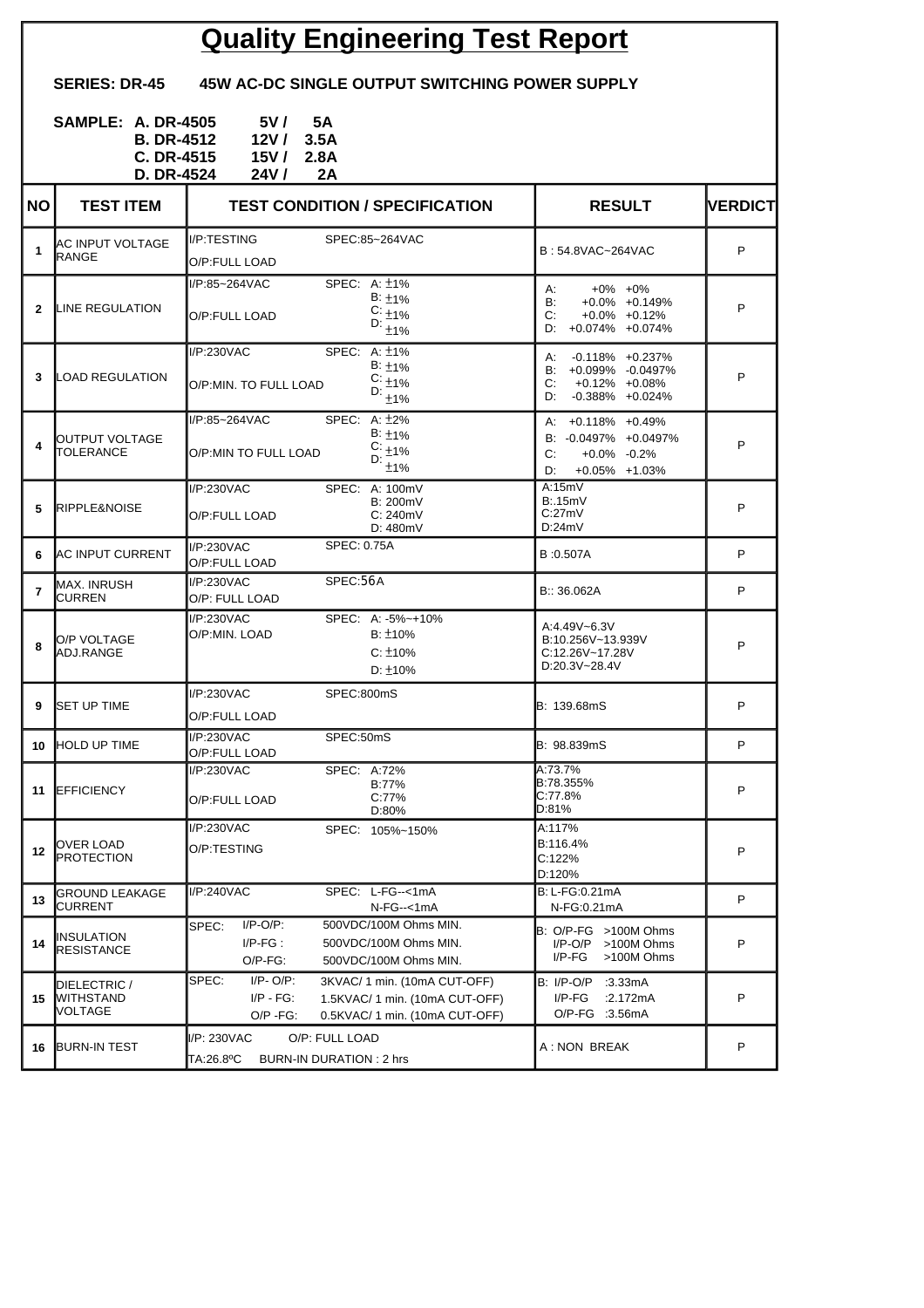| <b>NO</b>                                                                                                                  |                                                                                                                                               | <b>TEST ITEM</b>                                                                                                 |                                                                                                                                       | <b>TEST CONDITION / SPECIFICATION</b>                                                                 | <b>RESULT</b>            | <b>VERDICT</b>  |
|----------------------------------------------------------------------------------------------------------------------------|-----------------------------------------------------------------------------------------------------------------------------------------------|------------------------------------------------------------------------------------------------------------------|---------------------------------------------------------------------------------------------------------------------------------------|-------------------------------------------------------------------------------------------------------|--------------------------|-----------------|
|                                                                                                                            |                                                                                                                                               |                                                                                                                  |                                                                                                                                       | 1.LOW TEMPERATURE TEST<br>$I/P:230$ VAC<br>O/P:100% LOAD<br>AMBIENT TEMPERATURE:-9.9°C                | AFTER 14 hrs POWER ON OK |                 |
| 17                                                                                                                         | <b>IENVIRONMENT TEST</b>                                                                                                                      | 2.HIGH AMBIENT TEMPERATURE FULL LOAD TEST<br>D :<br>$I/P$ :230VAC<br>O/P FULL LOAD<br>AMBIENT TEMPERATURE:50.1°C | IAFTER 3  hrs NON BREAK                                                                                                               | P                                                                                                     |                          |                 |
|                                                                                                                            |                                                                                                                                               |                                                                                                                  | 3.HIGH HUMIDITY HIGH VOLTAGE ON/OFF TEST<br>ID :<br>I/P:264VAC<br>O/P:FULL LOAD<br>AMBIENT TEMPERATURE: 25°C<br>AMBIENT HUMIDITY: 95% | $AFTER18$ hrs POWER<br>ON/OFFNON BREAK                                                                |                          |                 |
|                                                                                                                            |                                                                                                                                               |                                                                                                                  |                                                                                                                                       | D: I/P:230VAC<br>AFTER 2 hr BURN-IN                                                                   |                          |                 |
|                                                                                                                            |                                                                                                                                               |                                                                                                                  |                                                                                                                                       | O/P : FULL LOAD<br>TA:26.8°C<br><b>POSITION</b><br>P/N<br><b>TEMP</b>                                 | T rise                   |                 |
|                                                                                                                            |                                                                                                                                               |                                                                                                                  |                                                                                                                                       | <b>BRIDGE DIODE</b><br>B <sub>D</sub> 1<br>56.6°C                                                     | 29.8°C                   |                 |
|                                                                                                                            |                                                                                                                                               |                                                                                                                  |                                                                                                                                       | <b>MAIN TRANSISTOR</b><br>64.7°C<br>U1                                                                | 37.9°C                   |                 |
| 18                                                                                                                         |                                                                                                                                               | TEMPERATURE RISE<br>TEST T rise OF PARTS                                                                         |                                                                                                                                       | MAIN TRANSFORMER WIRE<br>T1<br>75.7°C                                                                 | 48.9°C                   | P               |
|                                                                                                                            |                                                                                                                                               |                                                                                                                  |                                                                                                                                       | O/P DIODE<br>D <sub>20</sub><br>78.9°C                                                                | 52.1°C                   |                 |
|                                                                                                                            |                                                                                                                                               |                                                                                                                  |                                                                                                                                       | O/P FILTER CAPACITOR<br>74.8°C<br>C <sub>25</sub><br>C <sub>5</sub><br>I/P FILTER CAPACITOR<br>54.8°C | 48.0°C<br>28.0°C         |                 |
|                                                                                                                            |                                                                                                                                               |                                                                                                                  |                                                                                                                                       | LINE FILTER<br>LF <sub>1</sub><br>$61.0$ <sup>o</sup> C<br><b>TRANSFORMER</b>                         | 34.2°C                   |                 |
|                                                                                                                            |                                                                                                                                               |                                                                                                                  |                                                                                                                                       | D: SUPPOSE C25 IS THE MOST CRITICAL COMPONENT                                                         |                          |                 |
| 19                                                                                                                         | LIFE CYCLE<br>I/P:230VAC O/P:FULL LOAD Ta:25°C Tc25:74.8°C Life: 32615.3 hrs<br>l/P:230VAC O/P:FULL LOAD Ta:45°C Tc45:92.2°C Life:12279.5 hrs |                                                                                                                  | P                                                                                                                                     |                                                                                                       |                          |                 |
|                                                                                                                            |                                                                                                                                               |                                                                                                                  |                                                                                                                                       | <b>FUSE</b><br>D:<br>: 3AL/250V<br>BRIDGE DIODE<br>: D3SB60 4A/800V                                   |                          |                 |
|                                                                                                                            |                                                                                                                                               |                                                                                                                  |                                                                                                                                       | LINE FILTER<br>$:TF-484$                                                                              |                          |                 |
|                                                                                                                            |                                                                                                                                               |                                                                                                                  |                                                                                                                                       | <b>TRANSFOMER</b><br>: TF659                                                                          |                          |                 |
|                                                                                                                            |                                                                                                                                               | CRITICAL COMPONENT<br>RECORD<br>FOR QC INSPECTION<br>REFERENCE ONLY)                                             |                                                                                                                                       |                                                                                                       |                          |                 |
| 20                                                                                                                         |                                                                                                                                               |                                                                                                                  |                                                                                                                                       | POWER SWITCHER<br>: TOP-227                                                                           |                          |                 |
|                                                                                                                            |                                                                                                                                               |                                                                                                                  |                                                                                                                                       | <b>OUTPUT DIODE</b><br>: BYQ-28X-200                                                                  |                          |                 |
|                                                                                                                            |                                                                                                                                               |                                                                                                                  |                                                                                                                                       | : 330uF/35V(v) 105°C ELNA LXJ<br><b>OUTPUT CAPACITOR</b>                                              |                          |                 |
|                                                                                                                            |                                                                                                                                               |                                                                                                                  |                                                                                                                                       | <b>INPUT CAPACITOR</b><br>: RUBYCON 100uF/400V 105°C                                                  |                          |                 |
|                                                                                                                            |                                                                                                                                               |                                                                                                                  |                                                                                                                                       | P.C.B<br>: DR-45-R2 CEM-3 20 OZ SS                                                                    |                          |                 |
| <b>DATE</b>                                                                                                                |                                                                                                                                               | <b>SAMPLE</b>                                                                                                    |                                                                                                                                       | <b>TEST RESULT</b>                                                                                    | <b>TEST</b>              | <b>APPROVAL</b> |
|                                                                                                                            | <b>RD</b><br>20000704<br><b>SAMPLE</b>                                                                                                        |                                                                                                                  |                                                                                                                                       | <b>PASS</b>                                                                                           | <b>VINCENT</b>           | <b>MAX.LIN</b>  |
| <b>PRODUCT</b><br><b>SAMPLE</b><br>A007C25<br><b>DR4505</b><br>20000822<br><b>DR4512</b><br><b>DR4515</b><br><b>DR4524</b> |                                                                                                                                               |                                                                                                                  | <b>PASS</b>                                                                                                                           | <b>VINCENT</b>                                                                                        | <b>MAX.LIN</b>           |                 |